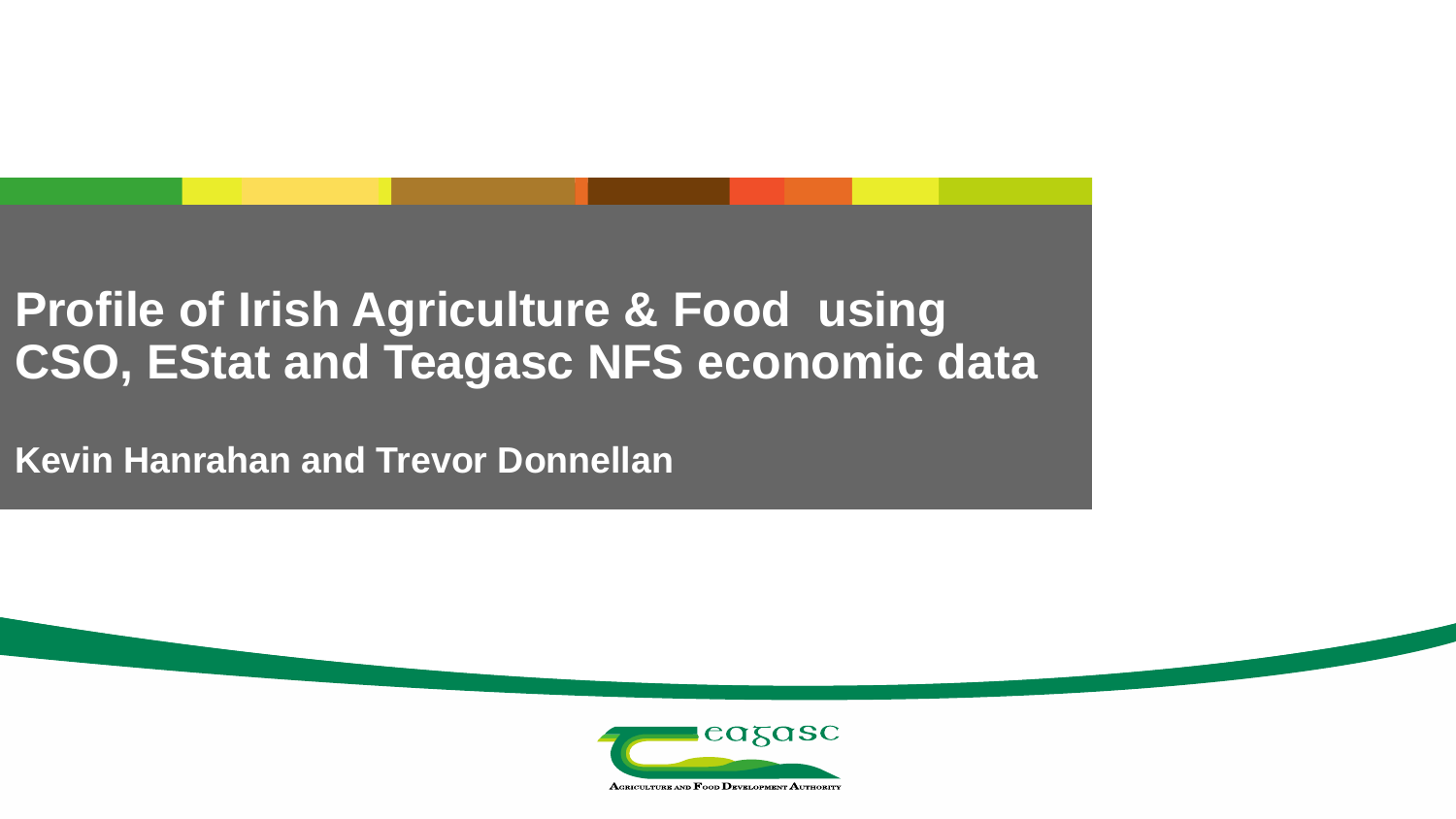## **Overview**

- **Structural Characteristics** of Irish Agriculture
	- CSO Farm Structures Survey
- Irish **agricultural land use** 
	- CSO/EStat June Survey
- **Composition of** Irish Agricultural **Output** at Producer Prices
	- CSO Economic Accounts for Agriculture and Regional Accounts for Agriculture
- **Demography** of Irish **farmers and farm households**
	- Teagasc NFS data
- **Employment** in Irish **Agriculture & Food Manufacturing**
- **Export** orientation of Irish agriculture & food industry
- Concluding remarks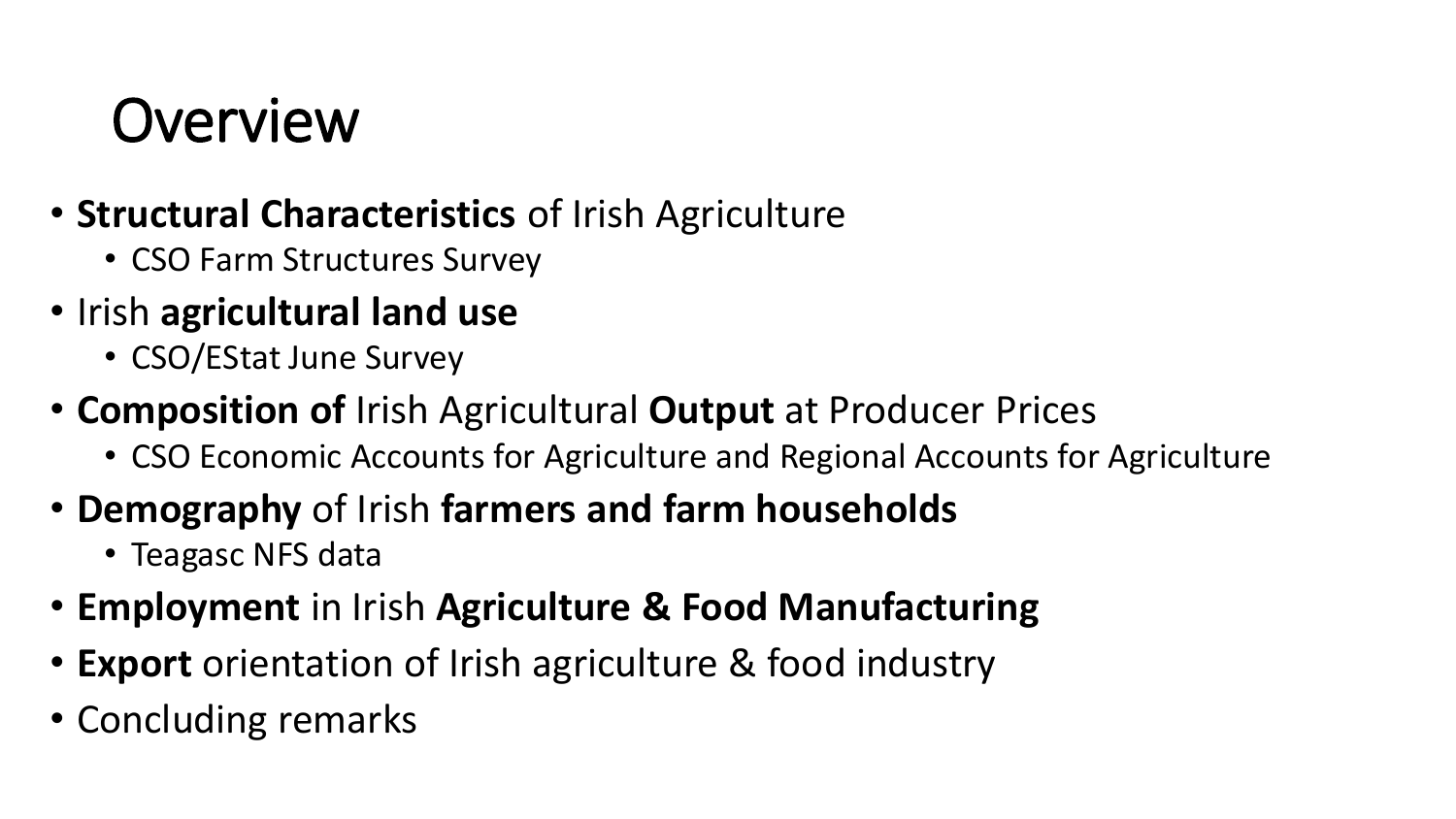

#### **Structure of Farming in Ireland 2016**



#### **Total Agricultural Area** 4,455,800 hectares

Land Usage:



Grassland 4,104,300 hectares

**Cereals** 

280,400

hectares



hectares

 $\mathbb{C}[\mathcal{O}]$ 

**Potatoes** 9.000 hectares

Other

62,100

#### **Farm Labour**



#### **Age of Farmholder**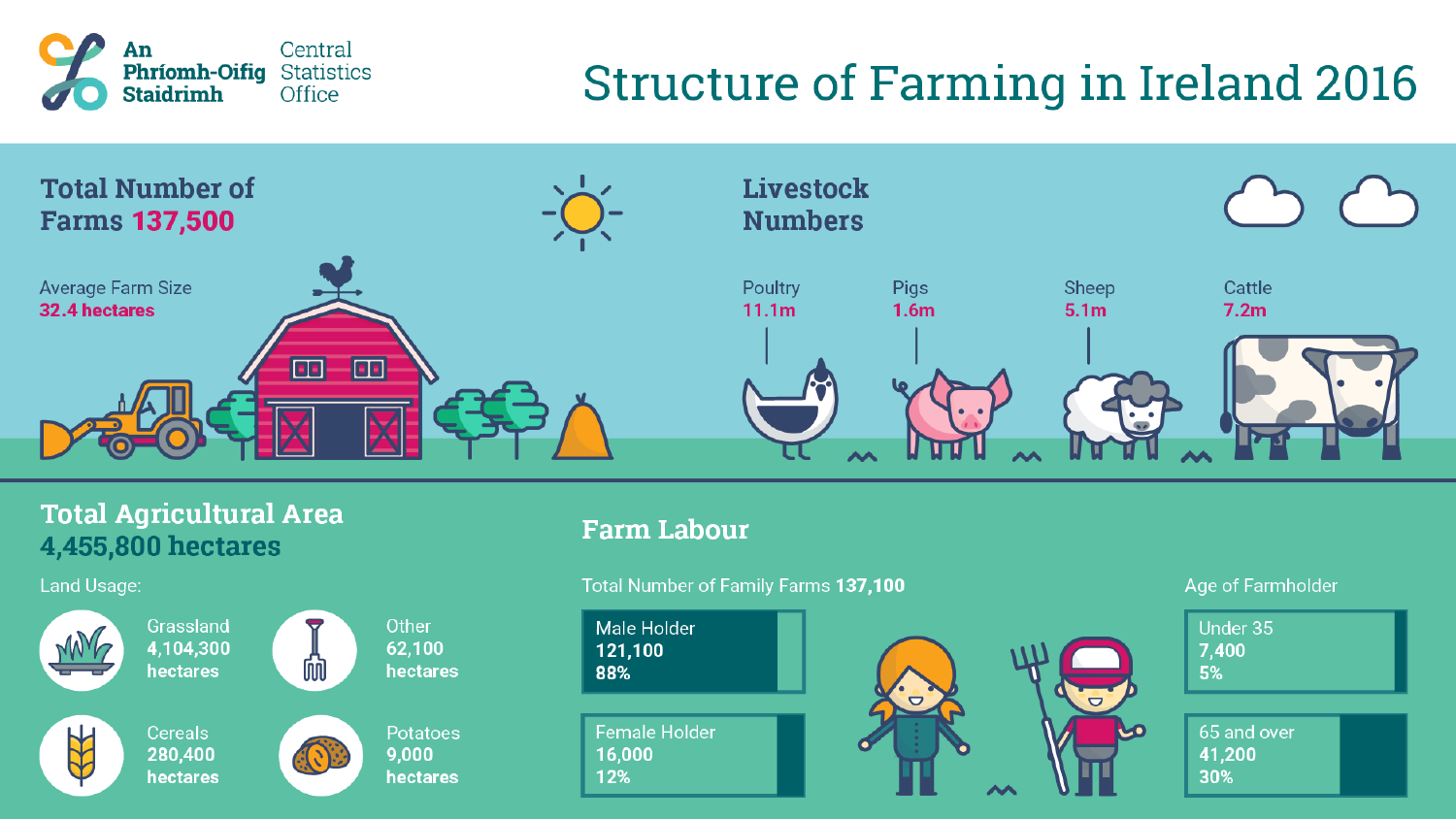# Farm Types by Region (2016)



Source: CSO Farm Structures Survey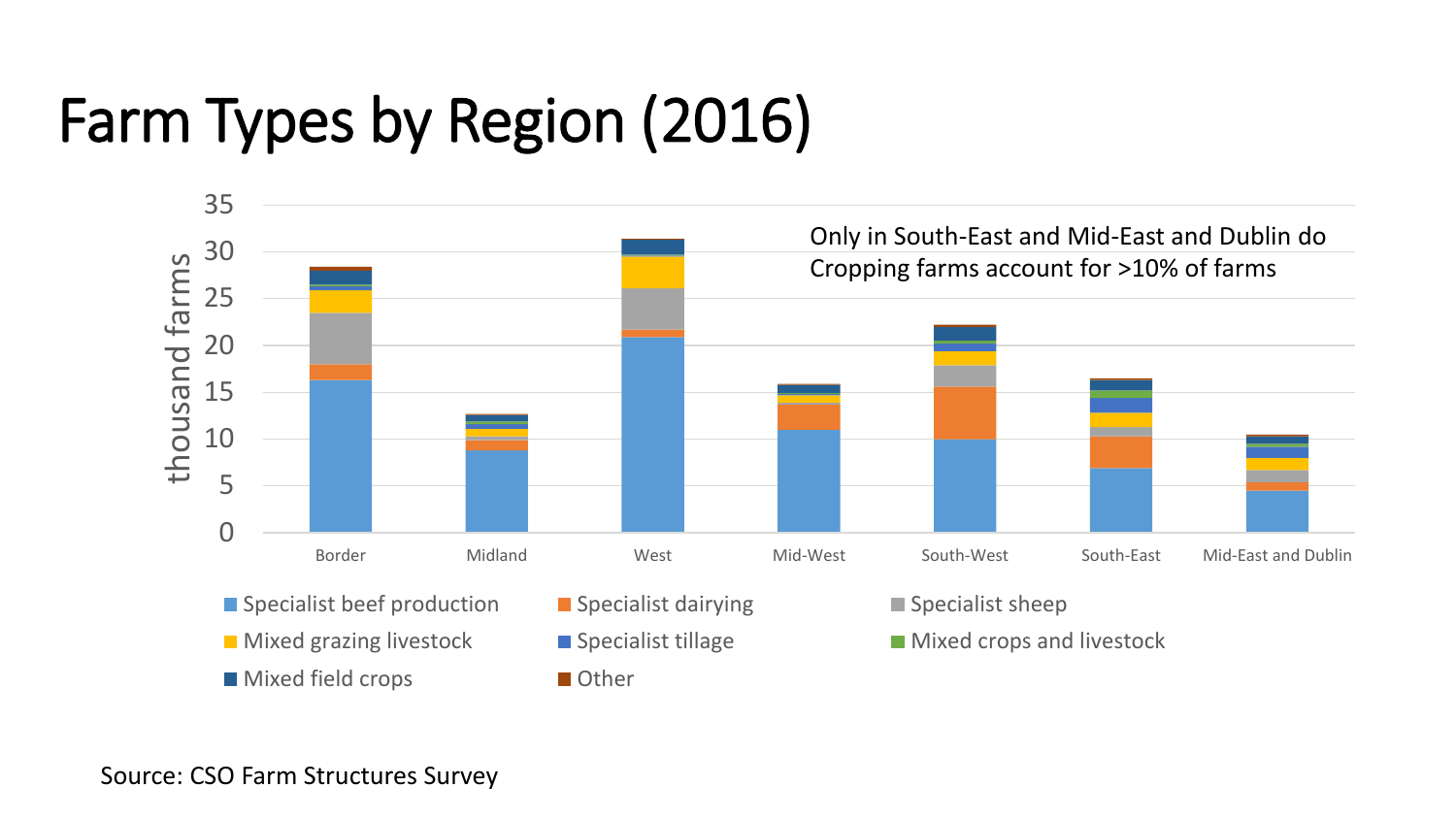# Agricultural Land Use by Farm Type (2016)

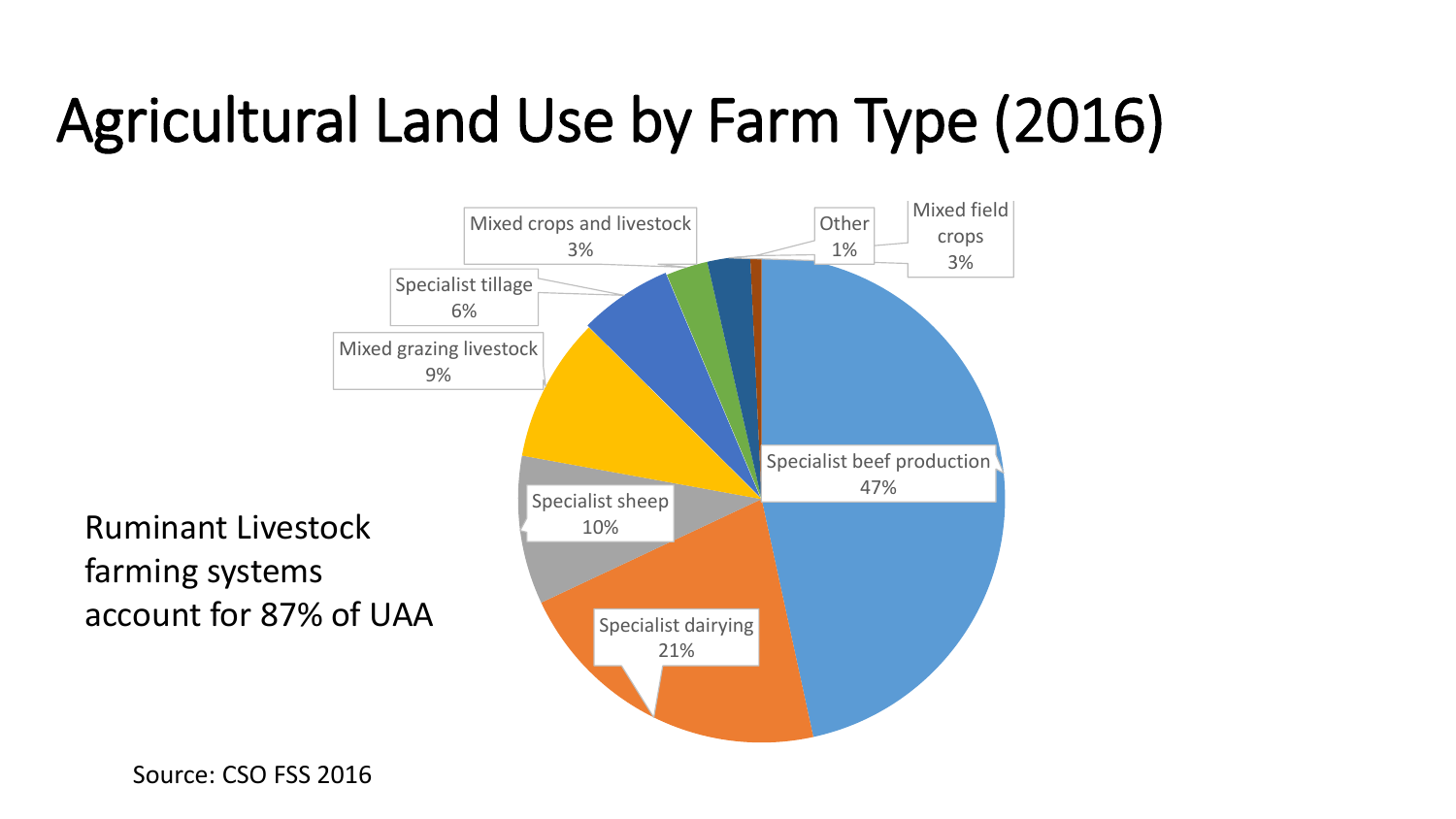# Irish agricultural land use 2020



Source: CSO AQA06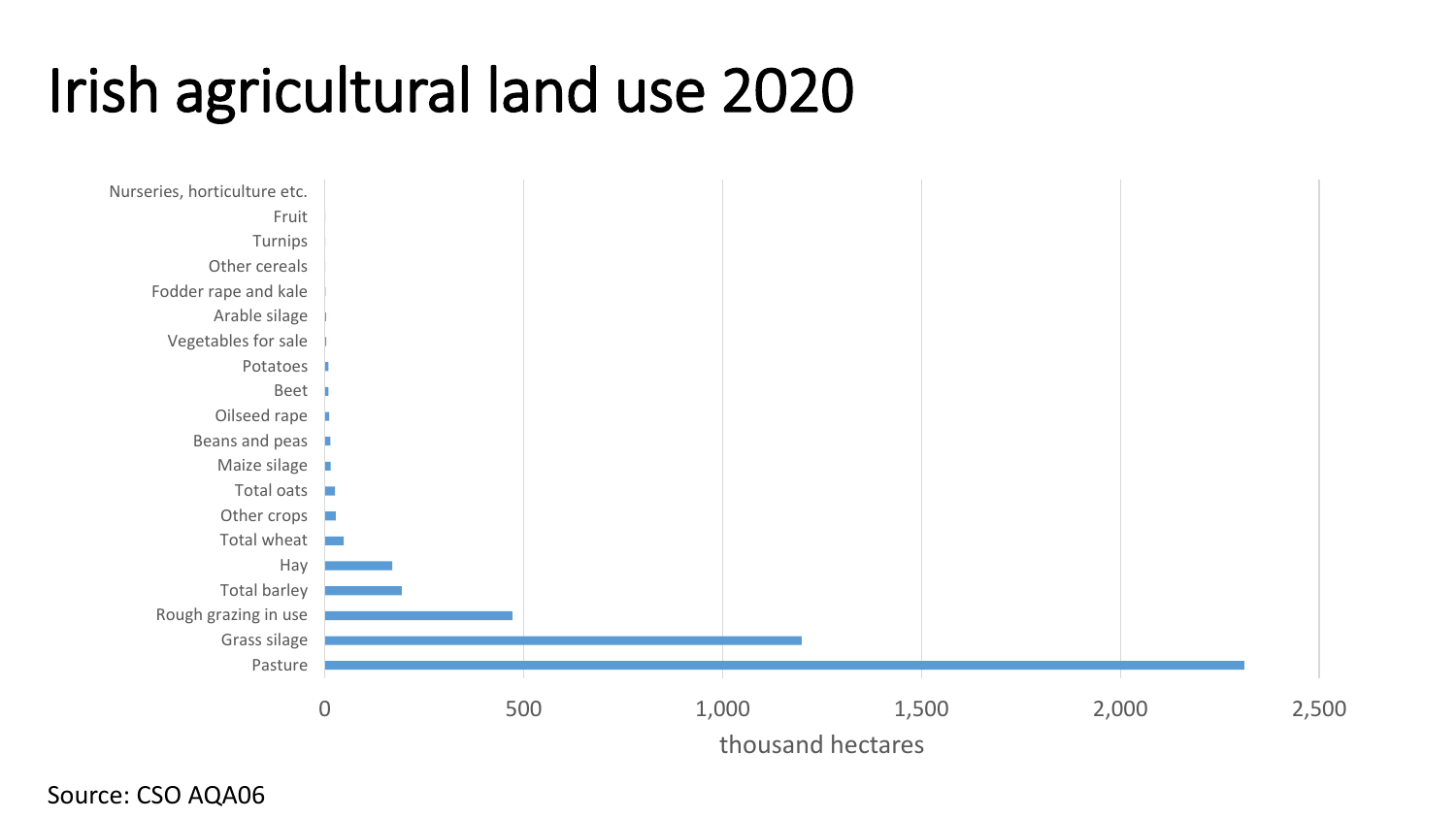### Comparing Irish and EU agricultural land use: Share of UAA (agricultural land area)



Source: ESTAT apro\_acs (2018)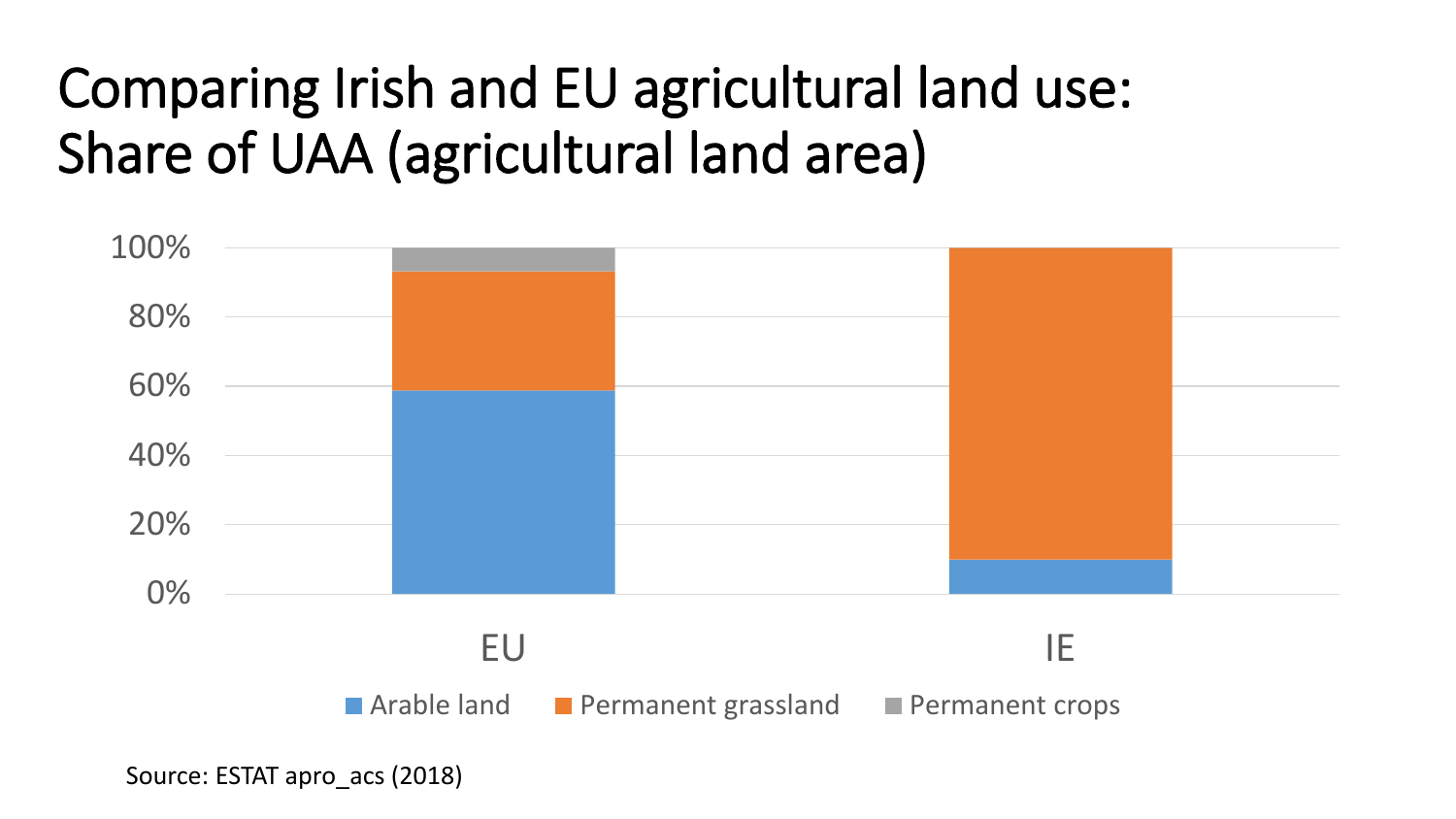## Agricultural Goods Output at Producer Prices



■ Milk ■ Cattle ■ Sheep ■ Pigs ■ Other Livestock and Livestock Products ■ Forage Plants - Output ■ Cereals ■ Other Crops

Source: CSO ACA03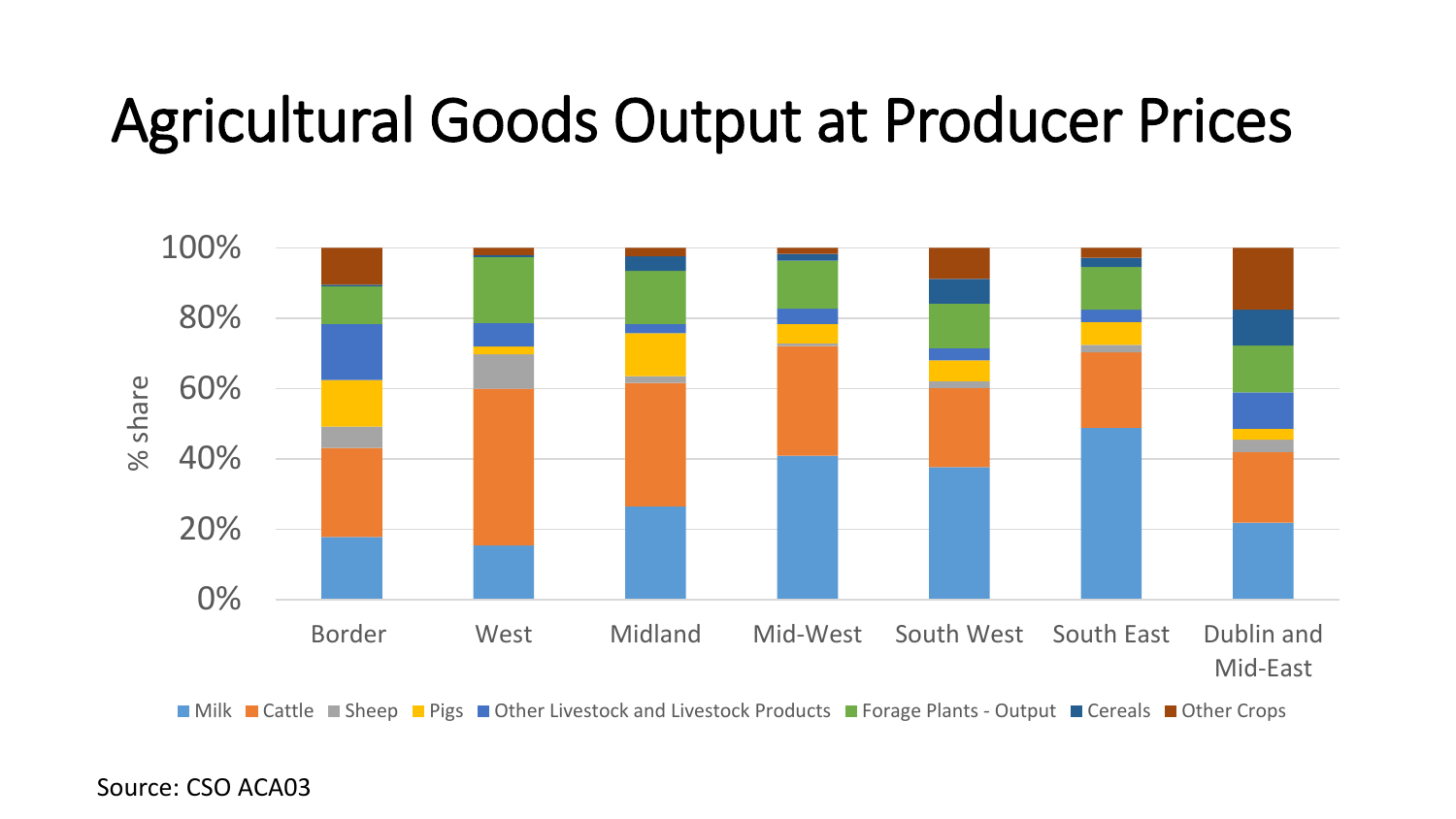### Regional Accounts for Agriculture 2019 Output, Input and Income



Source: Adapted from CSO Regional Accounts for Agriculture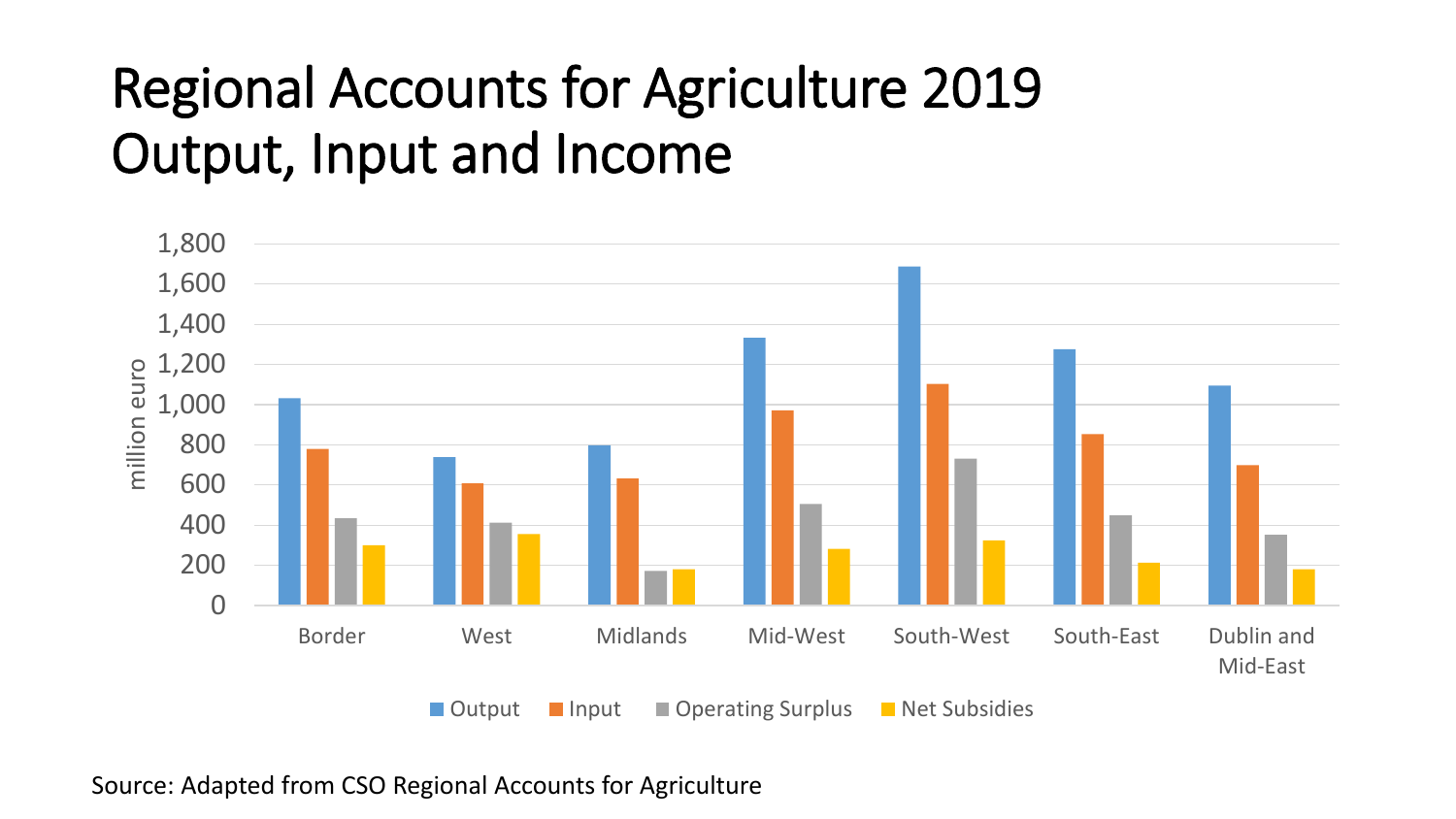#### Ireland Bovines: flow chart Breeding inventory is the capital stock with flows of animals (and milk) outputs



Dairy farmers and Suckler farmers Cattle Other (Finishing) farmers Cattle Other (Finishing) farmers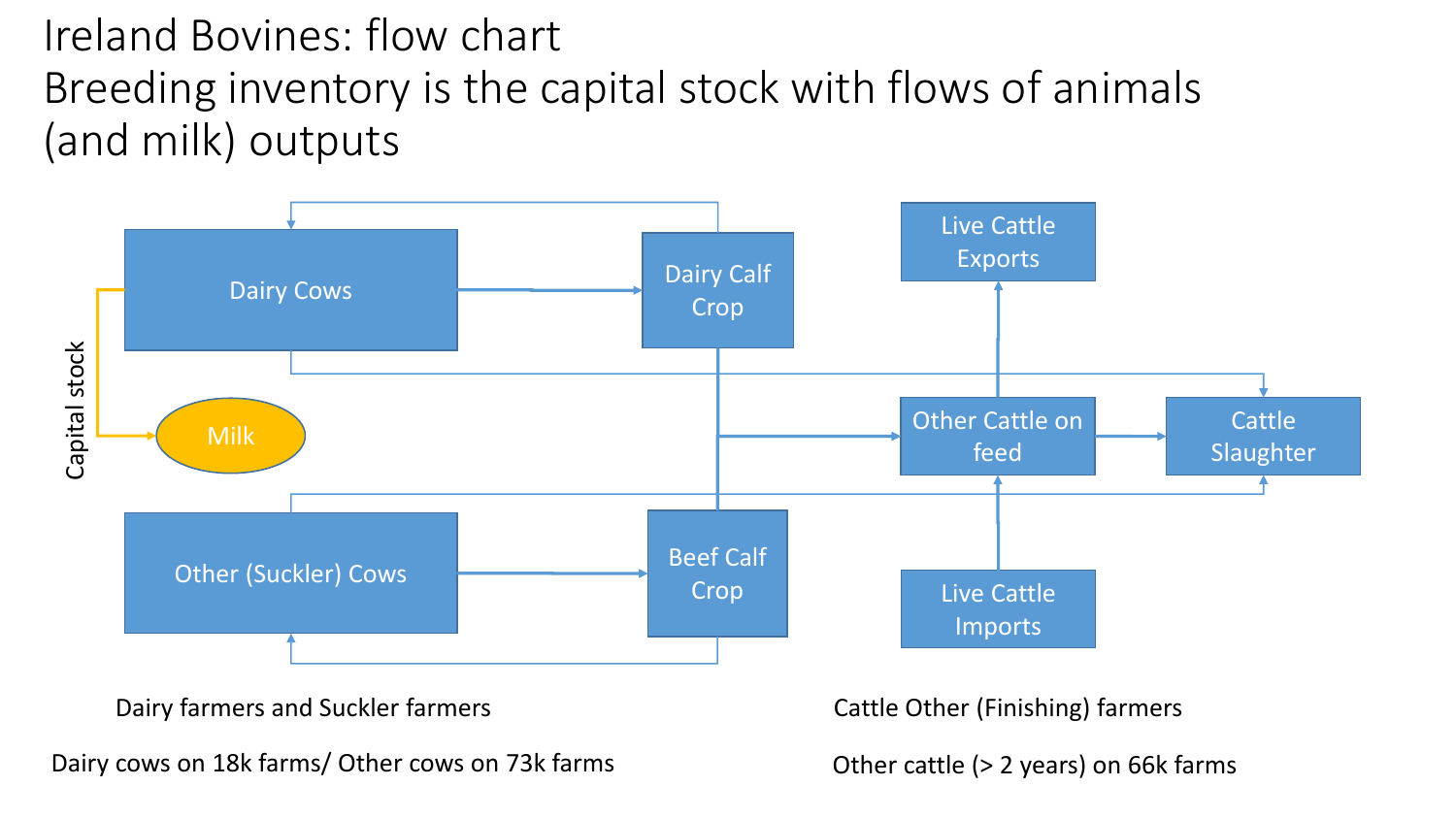# Socio-demographic characteristics of farmers and farm households

- Based on Teagasc NFS:
	- rich micro-economic dataset
	- Irish component of the EU Farm Accountancy Data Network (FADN)
- Statistically representative annual sample of Irish farms
- Teagasc collects and publishes data on sustainability of Irish farming
	- Metrics across three dimension of sustainability economic, environmental and social
	- developing in tandem with environmental and economic research findings
- [Teagasc NFS Reports](https://www.teagasc.ie/rural-economy/rural-economy/national-farm-survey/national-farm-survey-reports/)
- [Teagasc Sustainability Reports](https://www.teagasc.ie/rural-economy/rural-economy/national-farm-survey/sustainability-reports/)
- [Flint FP7 Project](https://www.flint-fp7.eu/) and ongoing [MEF4CAP H2020 Project](https://mef4cap.eu/)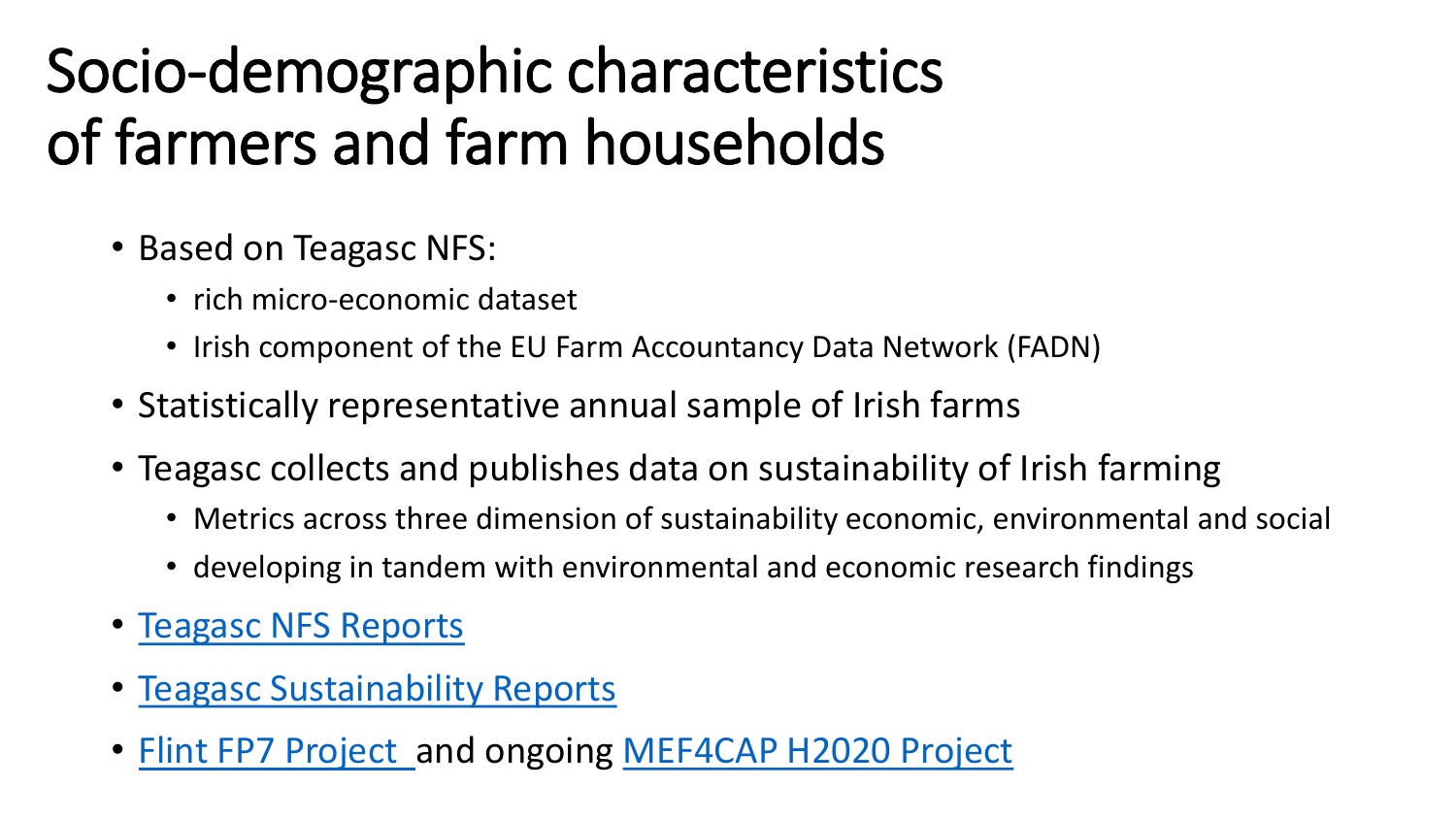## Average age of Farm Operator 2019



Source: Teagasc National Farm Survey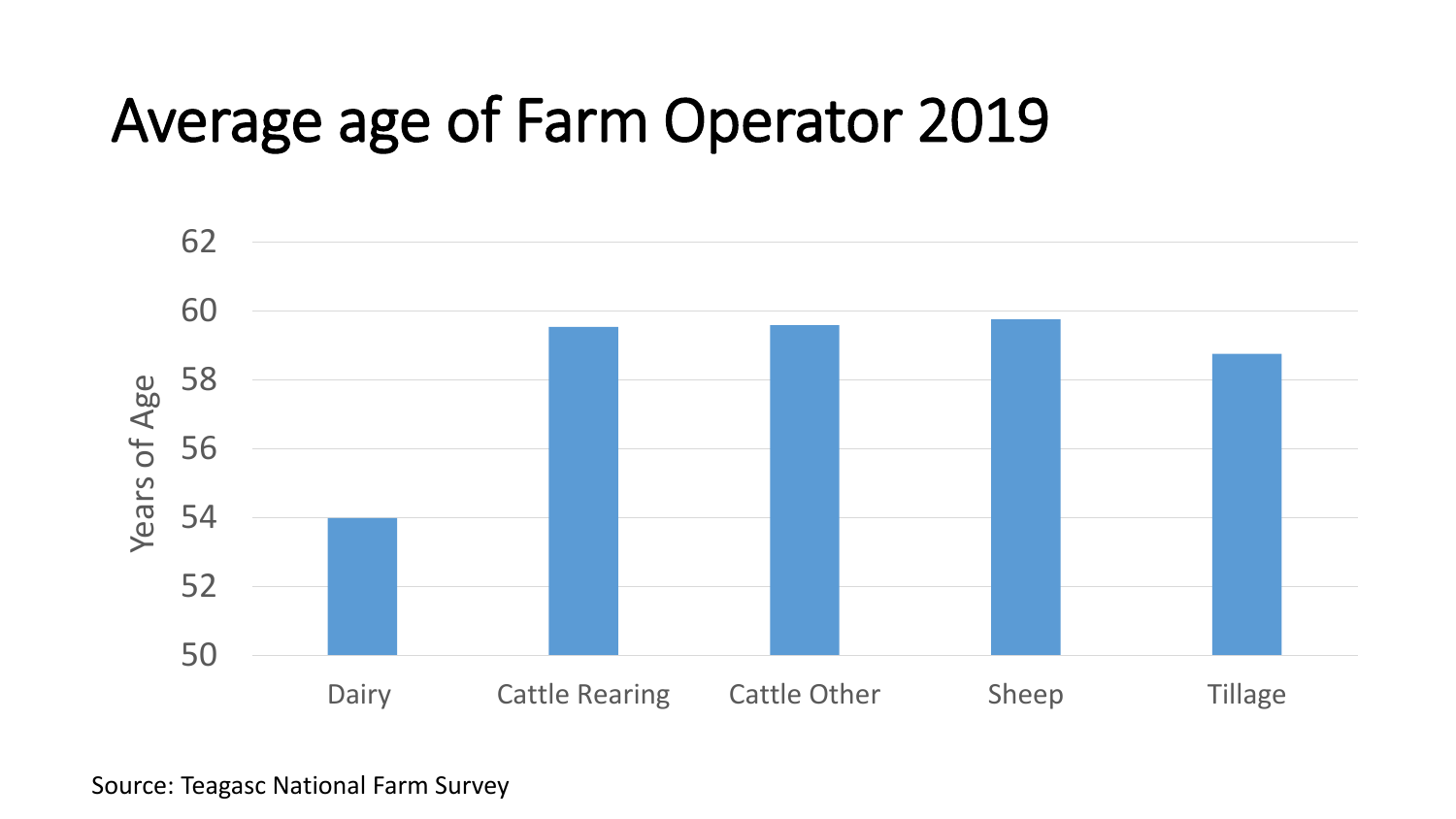#### Percentage of farm operators who are pensioners 2019



Source: Teagasc National Farm Survey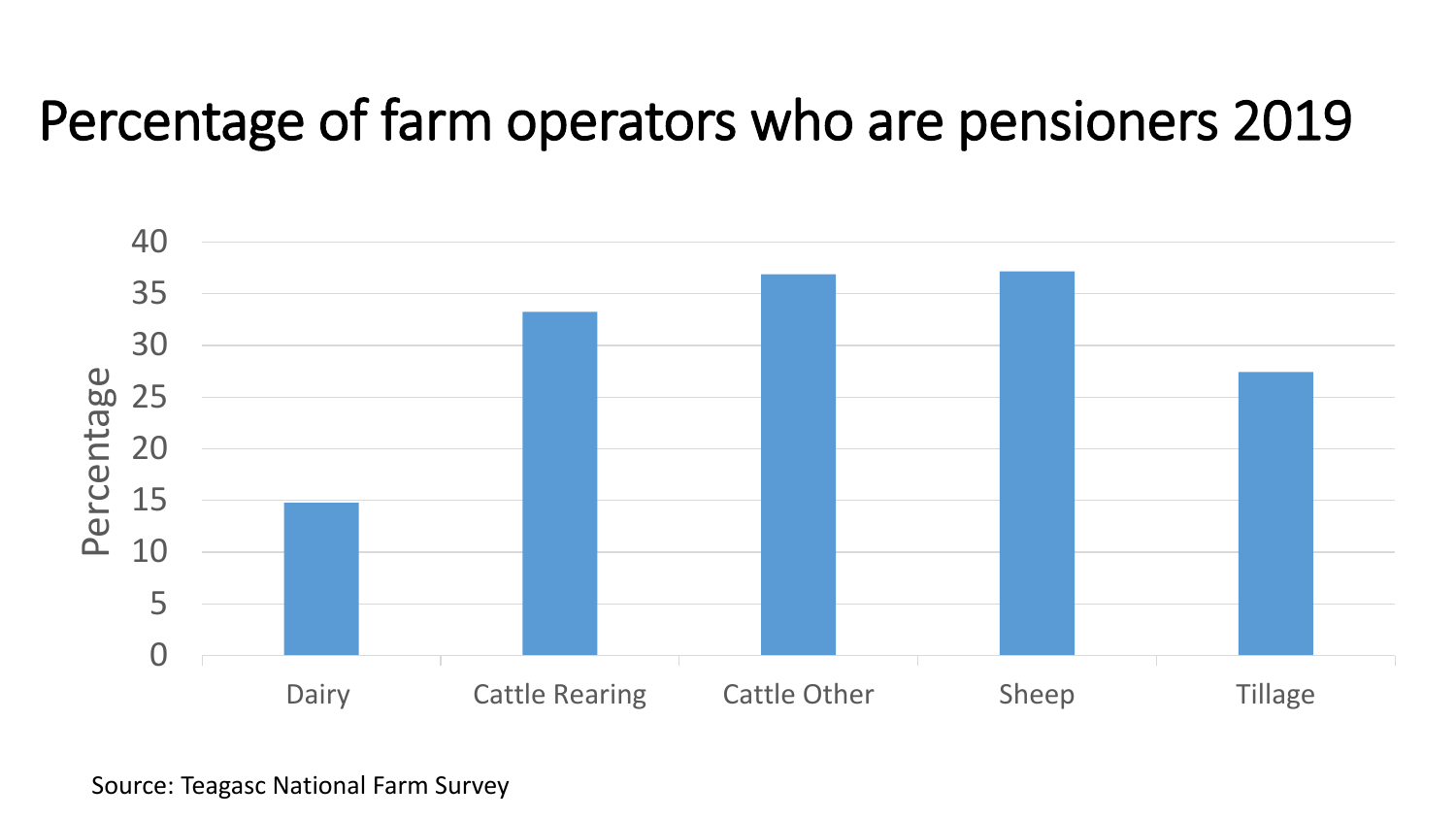# Prevalence of Off Farm Work 2019



- Drystock and Tillage farm operators
	- more likely to work off farm
- Dairy farm operators
	- Relatively few work off farm
- Dairy farm spouse
	- most likely to work off farm

Source: Teagasc National Farm Survey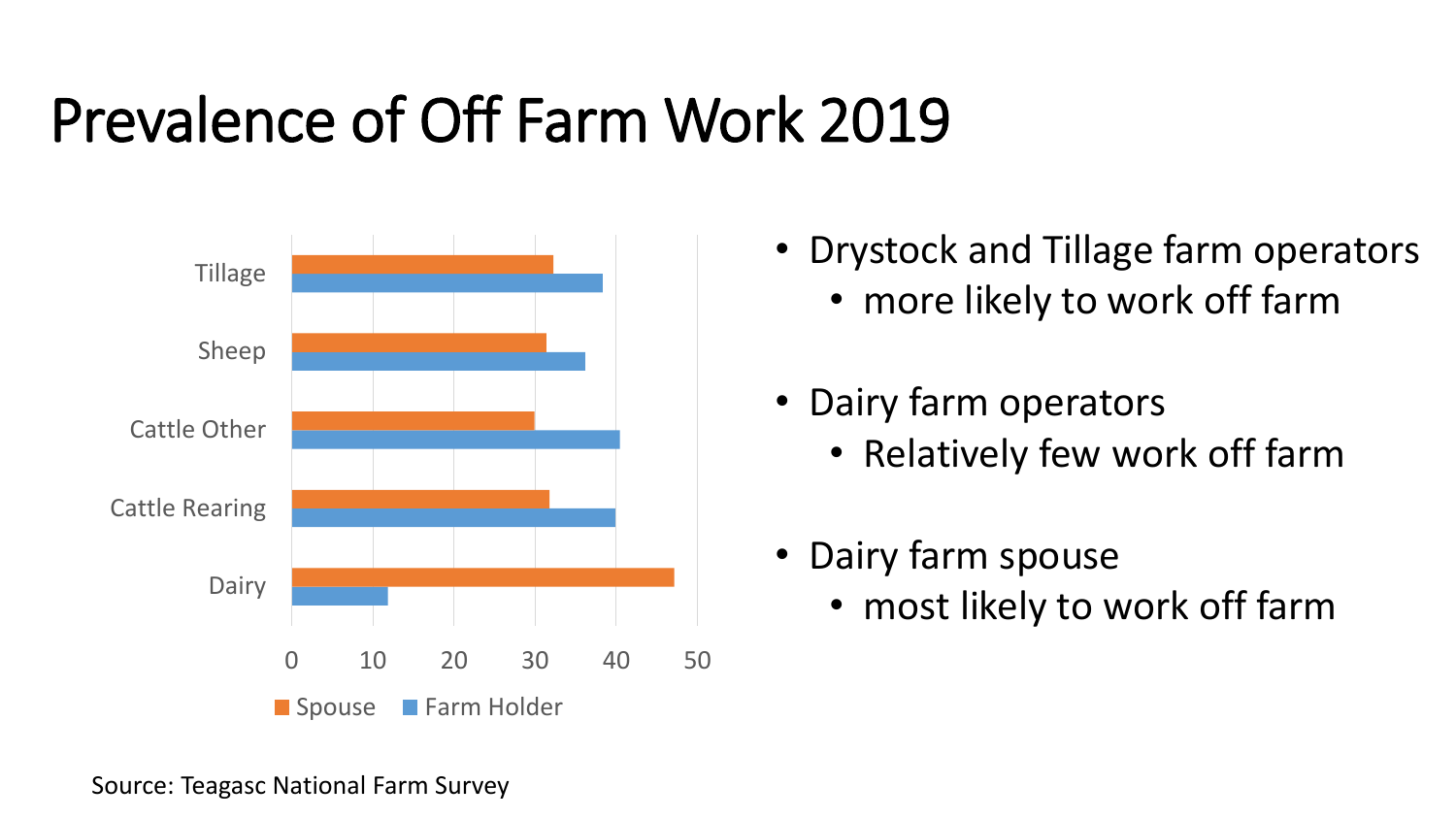### Average Family Farm Income Levels per Farm 2019



Source: Teagasc NFS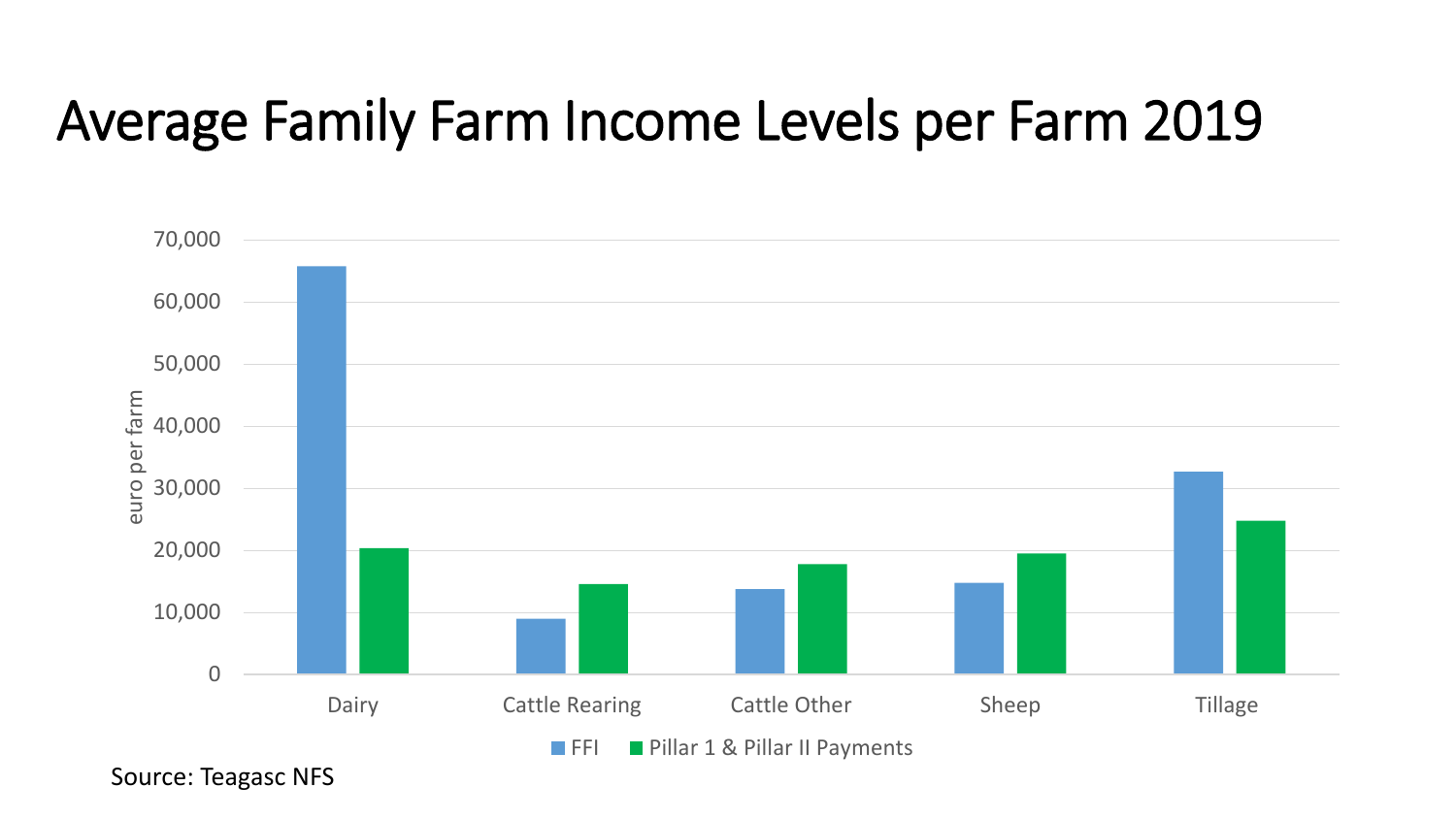#### Employment in Agriculture: Two sources QNHS and FSS

- Q4 2019 QNHS
	- Employment in agriculture, forestry and fishing
		- **106.9 k**
		- **4.5%** of total employment (across all NACE sectors)
- 2016 Farm Structures Survey
	- Persons working in agriculture
		- 265.4 k or 157.5 Annual Work Units
	- Vast majority of labour provided by farm owner and farm family
		- Reflects the Irish family farm model
	- Regular non-family labour in 2016
		- **18.5k** person (10k AWU)
		- 60% of regular non-family employment was on cattle and dairy farms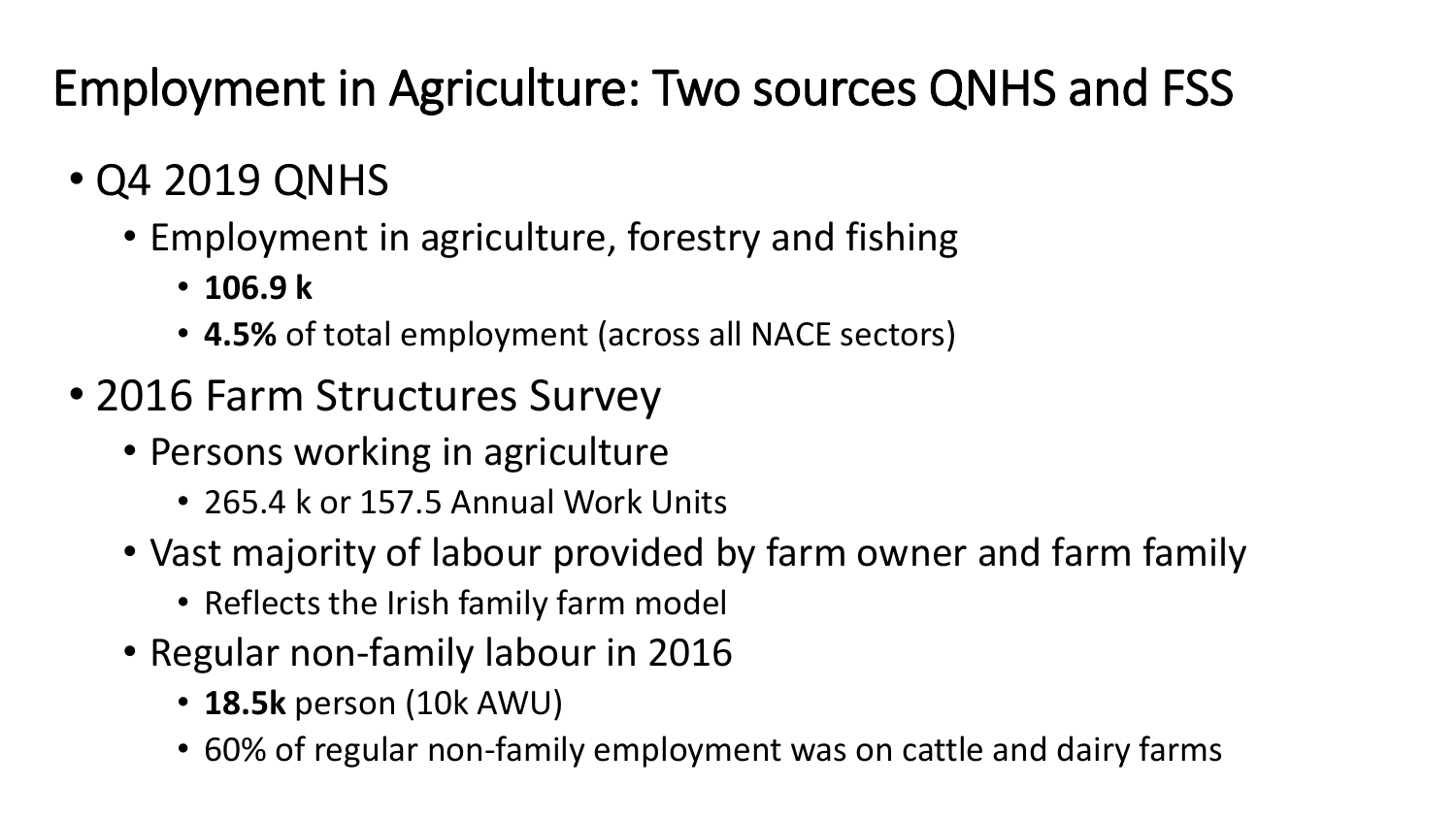# Food industry

- Detailed Food industry data from Estat Structural Business Statistics
	- employment levels, output, value added, investment
	- Disaggregates Irish food and beverage manufacturing into component parts
- Very limited regional food industry data are published
	- but IGEES analysis provide some insights on regional concentrations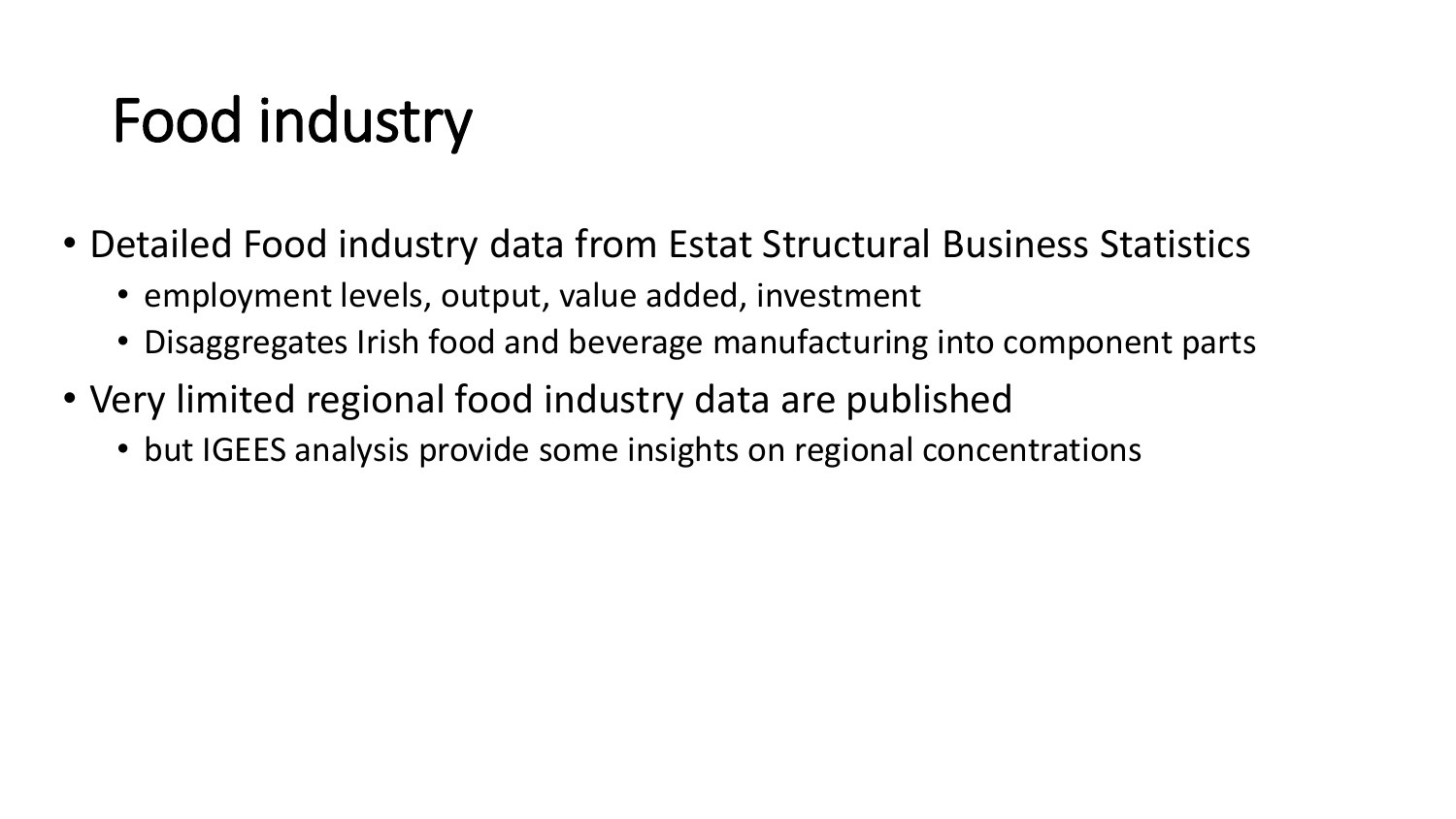# Irish Food Manufacturing Employment - 2017



**Persons employed - number** 

Processing and preserving of meat and production of meat products… Processing and preserving of fish, crustaceans and molluscs (C102) Processing and preserving of fruit and vegetables (C103) Manufacture of vegetable and animal oils and fats (C104) Manufacture of dairy products (C105) Manufacture of grain mill products, starches and starch products... Manufacture of bakery and farinaceous products (C107) Manufacture of other food products (C108) Manufacture of prepared animal feeds (C109)

Source: EStat sbs\_na\_ind\_r2 (Structural Business Statistics)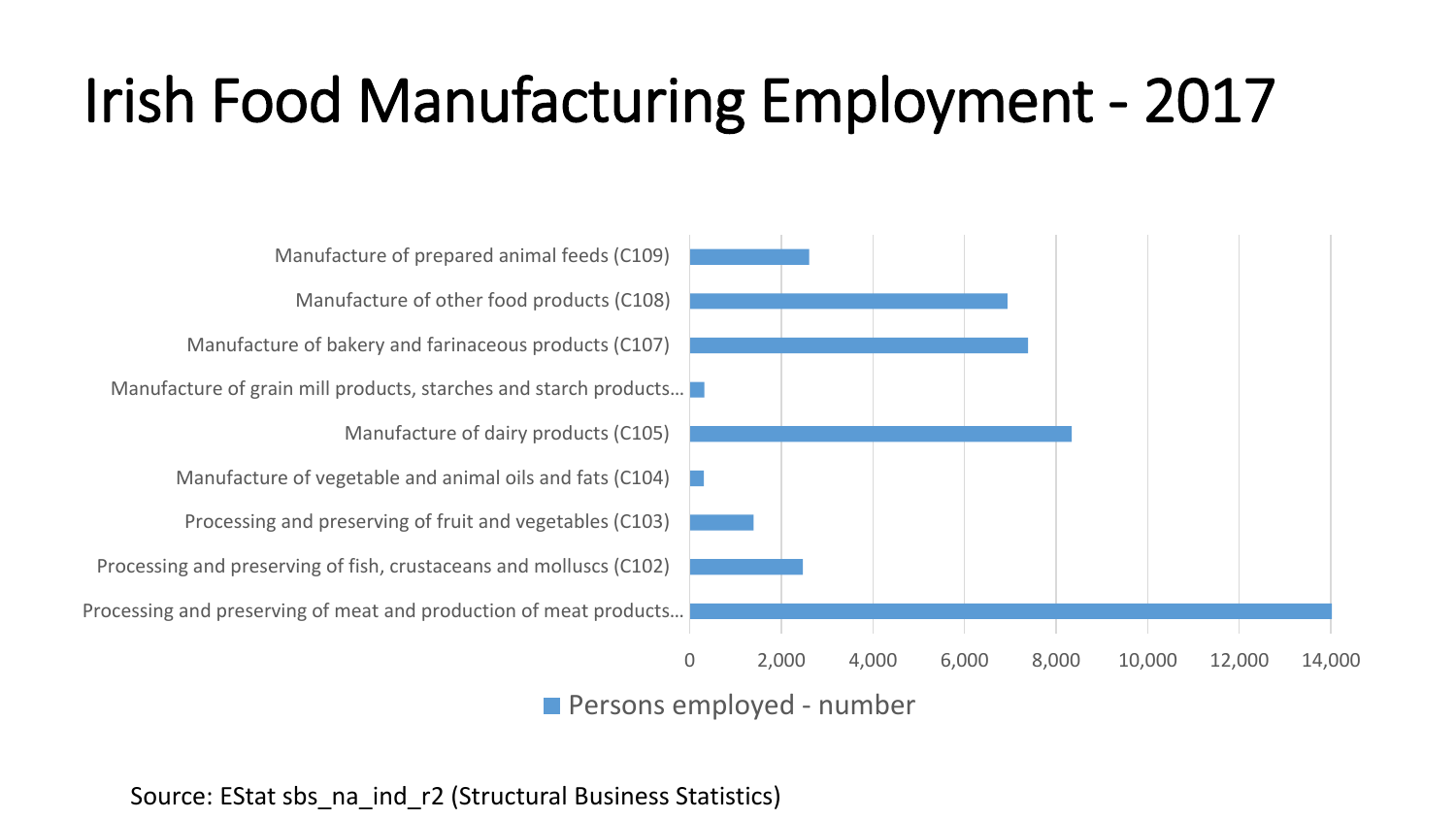# National and Regional Employment: Food

#### • Food Sector (C10) in 2017

- 22.5% of Manufacturing Employment
- Inclusion of Beverage brings it close to 25%
- Regional concentration of food sector?
	- No official published data (EStat/CSO)
- IGEES study on Brexit exposures (2016)
	- used unpublished CSO data
- Broad regional spread of food sector
	- almost 80% of employment outside Dublin

#### Table 6. Persons Employed in Each Region as a Percentage of Total Employment by Sector<sup>48</sup>

Department of Finance | UK EU Exit – An Exposure Analysis Of Sectors Of The Irish Economy

| <b>NACE Sector</b>                                          | <b>Dublin</b> | <b>Midlands</b> | South-<br>East | South-<br><b>West</b> | <b>West</b><br><b>Region</b> | <b>Border</b> | Outside-<br><b>Dublin</b> |
|-------------------------------------------------------------|---------------|-----------------|----------------|-----------------------|------------------------------|---------------|---------------------------|
| Food & Beverage<br>(NACE 10-12)*                            | 22            | 27              | 16             | 14                    | 5                            | 17            | 78                        |
| <b>Traditional</b><br><b>Manufacturing</b><br>(NACE 13-17)* | 32            | 26              | 9              | 14                    | 5                            | 14            | 69                        |
| <b>Materials</b><br><b>Manufacturing</b><br>(NACE 22 to 25) | 14            | 32              | 15             | 14                    | 9                            | 16            | 86                        |
| Pharmachem<br>(NACE 20, 21)*                                | 30            | 18              | 12             | 26                    | 7                            | 6             | 70                        |
| <b>Electrical</b><br><b>Equipment</b><br>(NACE 27)          | 9             | 34              | 10             | ۰                     | 8                            | 38            | 91                        |

Source: CSO Census of Industrial Production 2012 data. Department of Finance Analysis.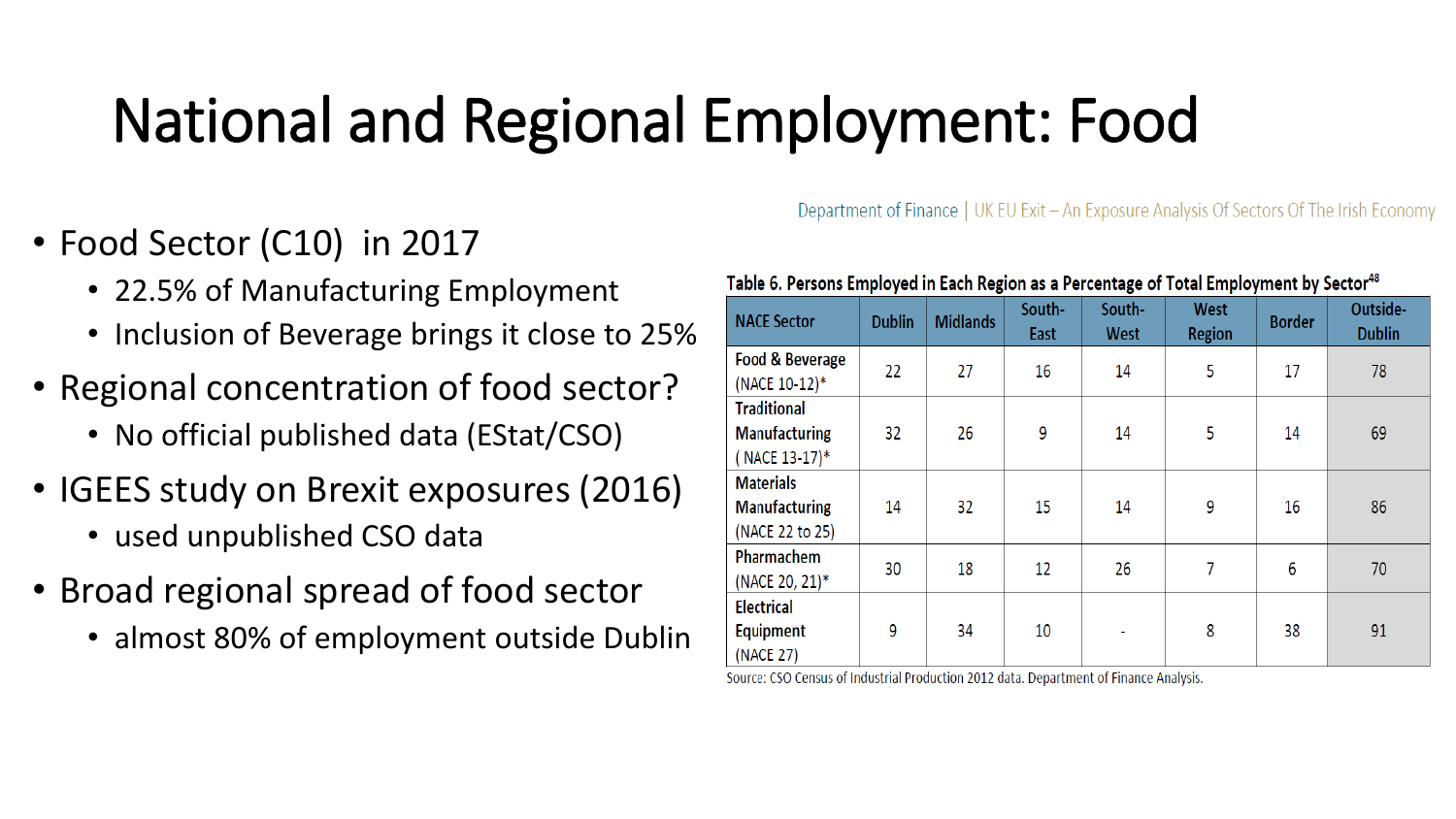# Export Orientation of Agri-Food Sector

- CSO:
	- Supply and Use Balance sheets (limited number of agricultural sectors)
- JRC-IPTS
	- richer set of S&U balance sheets for MS [https://datam.jrc.ec.europa.eu/datam/mashup/PROD\\_TRADE\\_USE/](https://datam.jrc.ec.europa.eu/datam/mashup/PROD_TRADE_USE/)
- Irish agri-food trade is atypical
	- importance of exports in meat and dairy commodities use
	- net importer for most (but not all) Cereals and Oilseeds
	- also a net importer of Fruits and Vegetables
- Why is Ireland such a large exporter of certain commodities?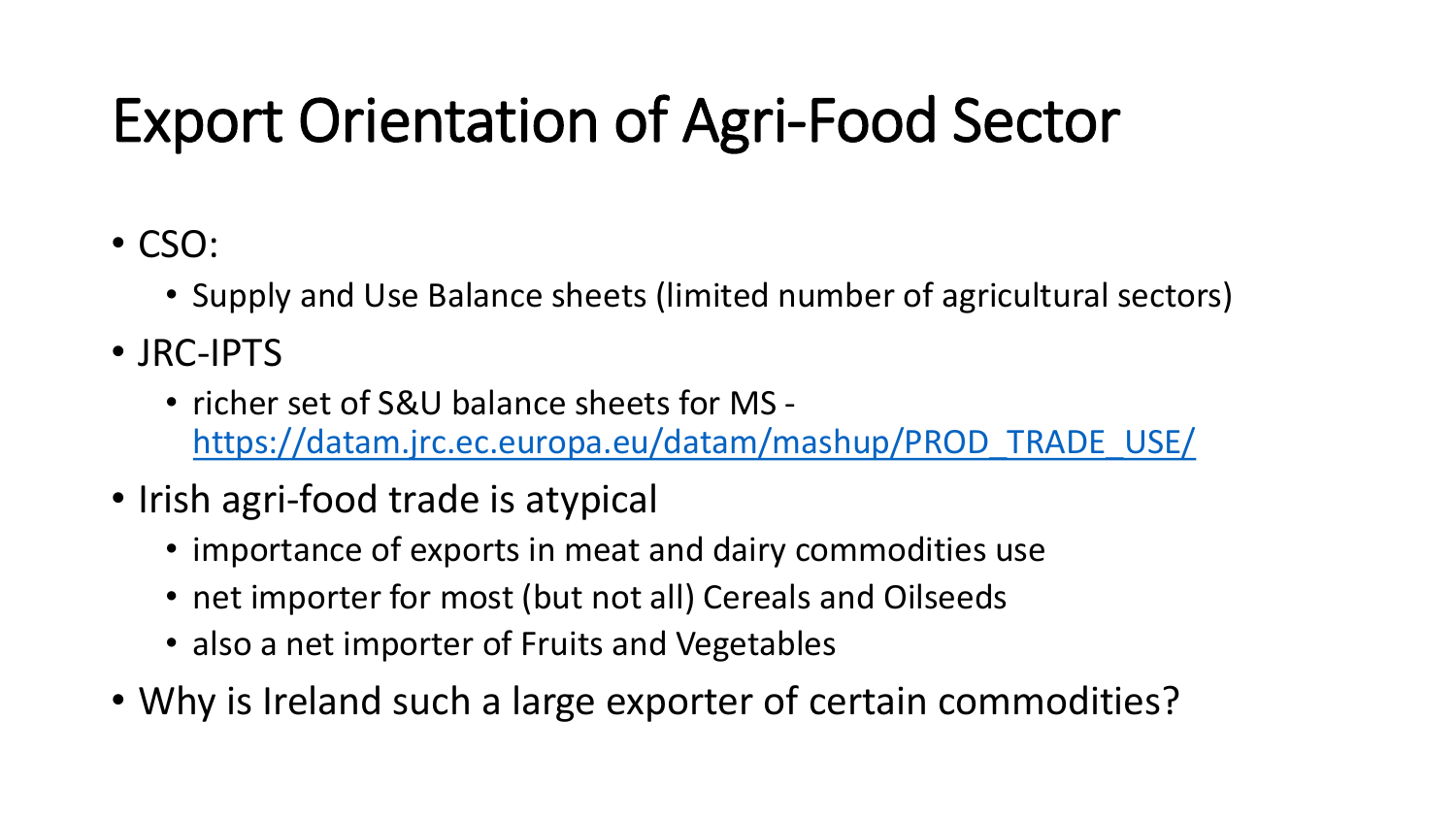# Concluding comments

- Irish agriculture land use and the products farmers' produce are a function of
	- Supply side (agronomic realities land quality, climate, human and financial capital )
	- Demand side (food needs of Irish, European and increasingly global society)
- Externalities of agricultural production in Ireland (and elsewhere)
	- a market failure a failure of a market to exist
- Evolving societal demands for something different from agriculture & food
	- But need to be reflected in markets so that farmers in Ireland and elsewhere respond
- Current market and policy signals don't reflect externalities
	- We are telling farmers to **prioritise producing** food
- Therefore we shouldn't be surprised that this what they do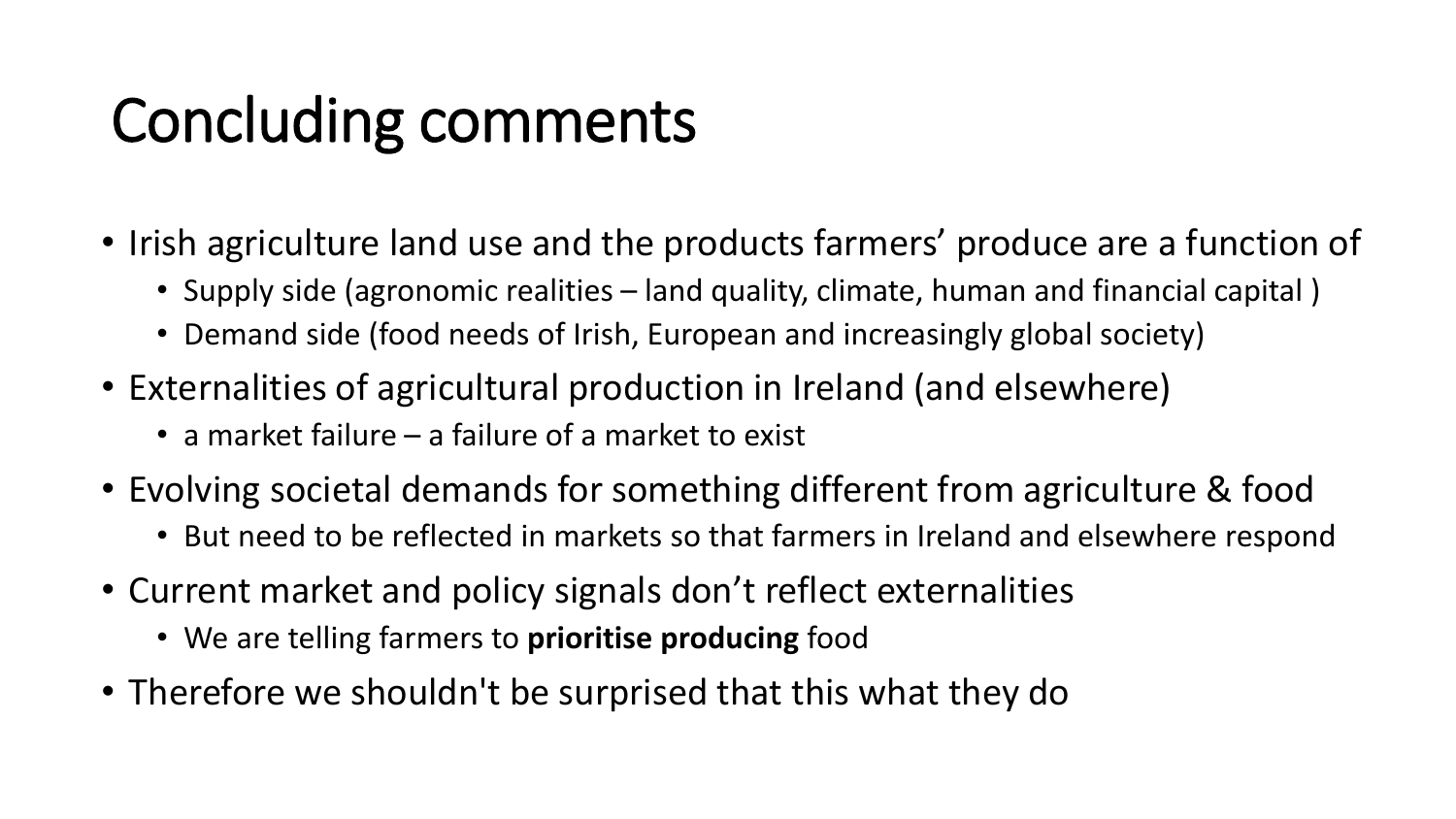### Total Cattle Numbers – Ireland 2010-2020



Source: CSO AAA06, AAA08 & AAA10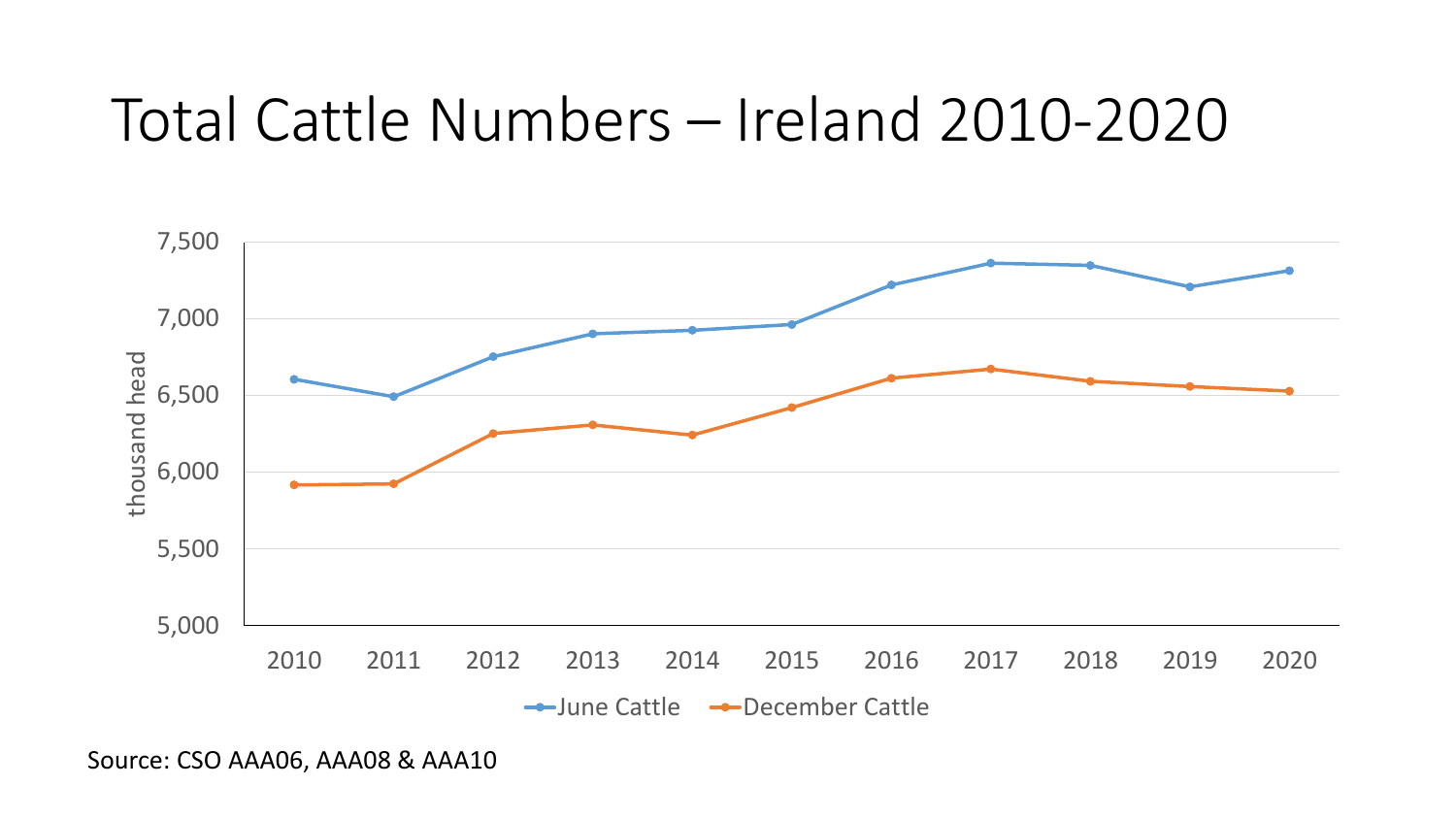### Total Cow Numbers – Ireland 2010-2020



Source: CSO AAA06, AAA08 & AAA10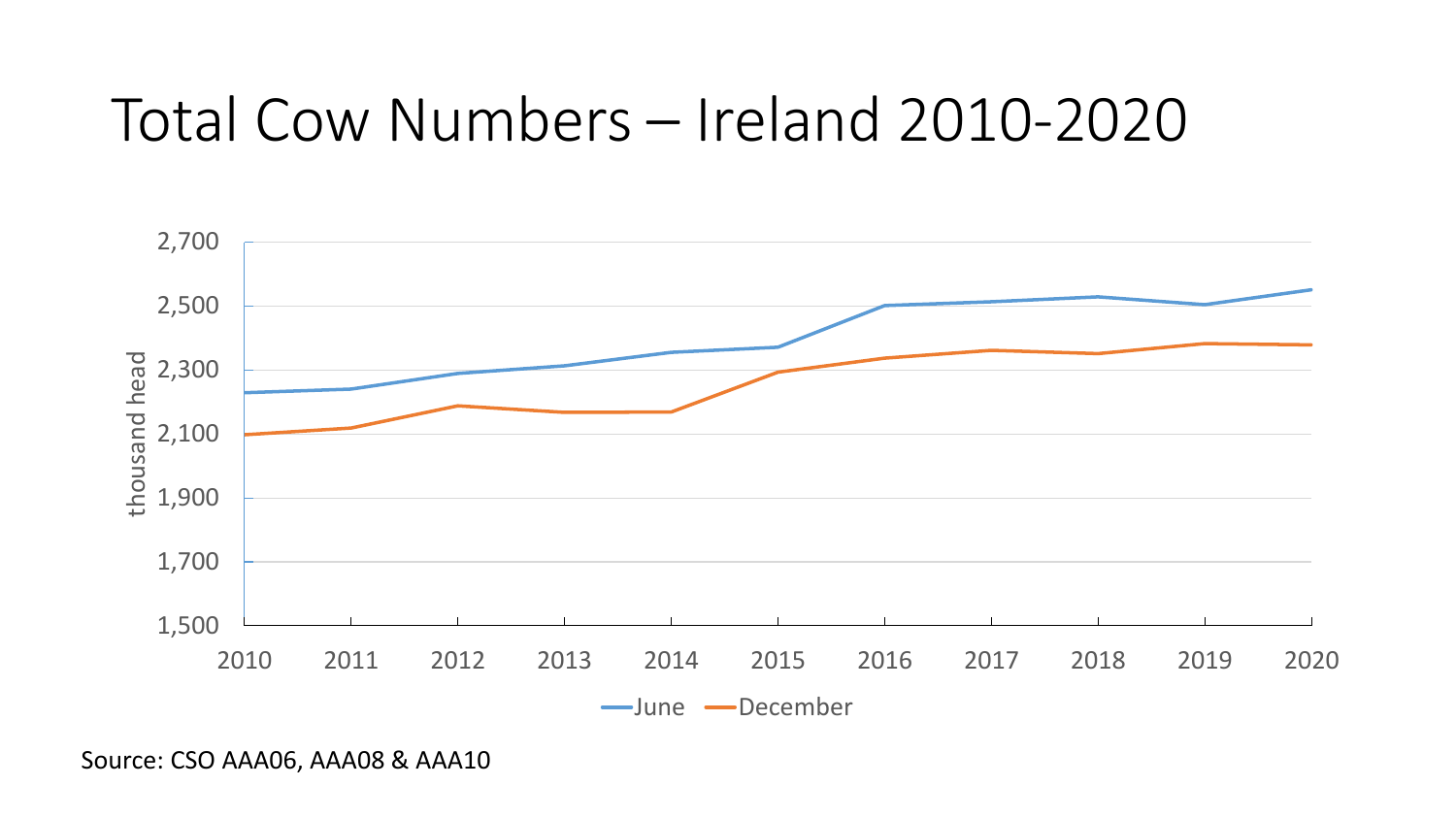#### Cow Inventories – December and June



Source: CSO AAA06, AAA08 & AAA10